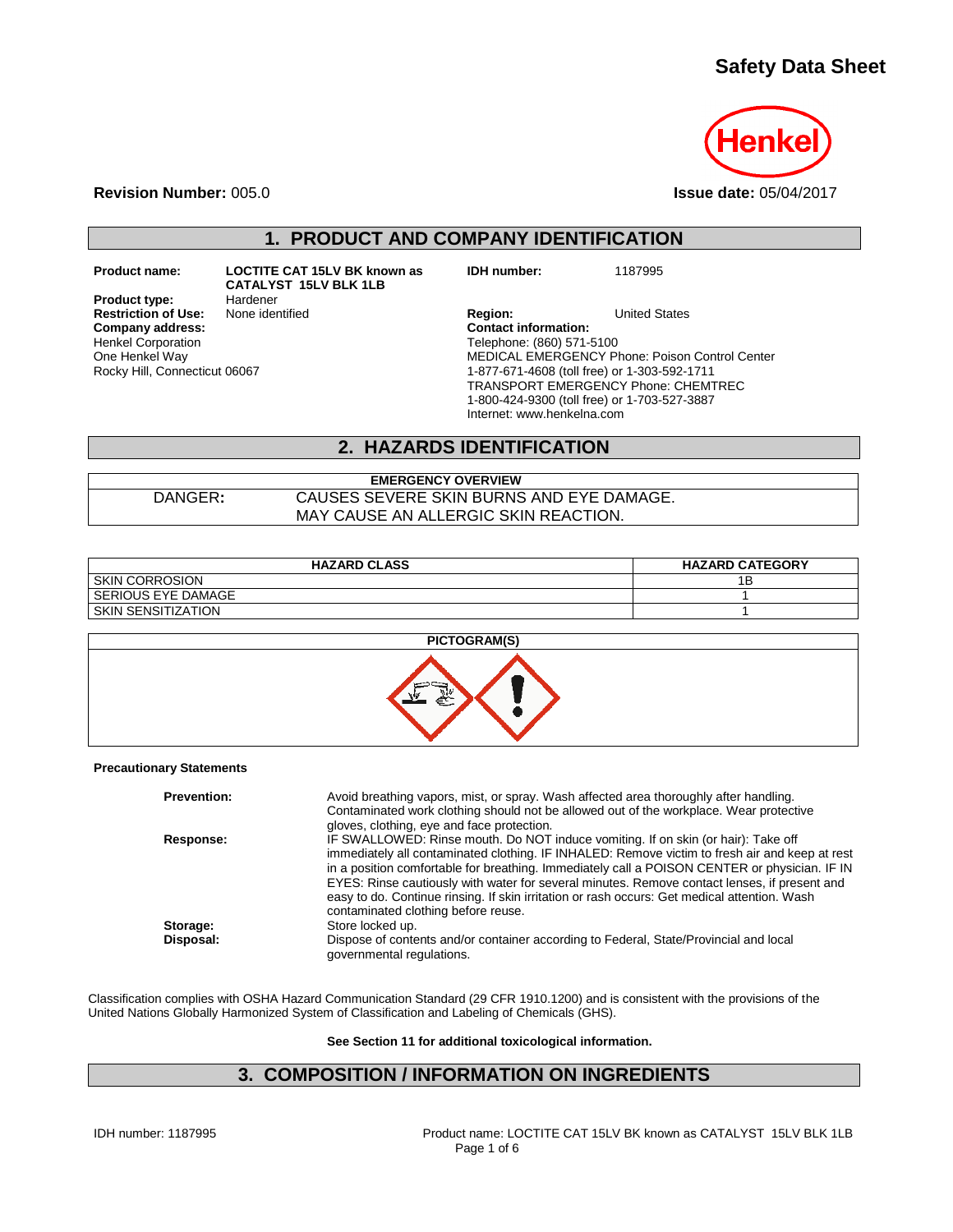| Hazardous Component(s)                                                     | <b>CAS Number</b> | Percentage* |
|----------------------------------------------------------------------------|-------------------|-------------|
| C18 Fatty acid dimer, tall oil fatty acid,<br>triethylenetetramine polymer | 68082-29-1        | $180 - 90$  |
| Triethylenetetramine                                                       | 112-24-3          | $5 - 10$    |
| Terphenyl, hydrogenated                                                    | 61788-32-7        | $5 - 10$    |
| Terphenyl                                                                  | 26140-60-3        | $0.1 - 1$   |
| Carbon black                                                               | 1333-86-4         | $0.1 - 1$   |

\* Exact percentages may vary or are trade secret. Concentration range is provided to assist users in providing appropriate protections.

| <b>4. FIRST AID MEASURES</b>     |                                                                                                                                                                             |  |
|----------------------------------|-----------------------------------------------------------------------------------------------------------------------------------------------------------------------------|--|
| Inhalation:                      | Move to fresh air. If breathing is difficult, give oxygen. If not breathing, give<br>artificial respiration. Get medical attention.                                         |  |
| Skin contact:                    | Immediately flush skin with plenty of water (using soap, if available). Remove<br>contaminated clothing and footwear. Get medical attention. Wash clothing<br>before reuse. |  |
| Eye contact:                     | Rinse immediately with plenty of water, also under the eyelids, for at least 15<br>minutes. Get medical attention.                                                          |  |
| Ingestion:                       | Do not induce vomiting. Never give anything by mouth to an unconscious<br>person. Get medical attention.                                                                    |  |
| Symptoms:                        | See Section 11.                                                                                                                                                             |  |
| <b>5. FIRE FIGHTING MEASURES</b> |                                                                                                                                                                             |  |
| <b>Extinguishing media:</b>      | Foam, dry chemical or carbon dioxide.                                                                                                                                       |  |
| Special firefighting procedures: | Wear self-contained breathing apparatus and full protective clothing, such as                                                                                               |  |

|                                    | turn-out gear.                                                                                                                                       |  |  |
|------------------------------------|------------------------------------------------------------------------------------------------------------------------------------------------------|--|--|
| Unusual fire or explosion hazards: | Closed containers may rupture (due to build up of pressure) when exposed to<br>extreme heat. In case of fire, keep containers cool with water spray. |  |  |
| Hazardous combustion products:     | Oxides of carbon. Oxides of nitrogen. Ammonia.                                                                                                       |  |  |

# **6. ACCIDENTAL RELEASE MEASURES**

**Use personal protection recommended in Section 8, isolate the hazard area and deny entry to unnecessary and unprotected personnel.**

| <b>Environmental precautions:</b> | Do not allow product to enter sewer or waterways.                                                                                                                                                                                                                                                                                         |  |
|-----------------------------------|-------------------------------------------------------------------------------------------------------------------------------------------------------------------------------------------------------------------------------------------------------------------------------------------------------------------------------------------|--|
| Clean-up methods:                 | Ensure adequate ventilation. Isolate area. Keep unnecessary personnel<br>away. Soak up with inert absorbent material (e.g. sand, silica gel, acid binder,<br>universal binder, sawdust). Store in a partly filled, closed container until<br>disposal. Refer to Section 8 "Exposure Controls / Personal Protection" prior to<br>clean up. |  |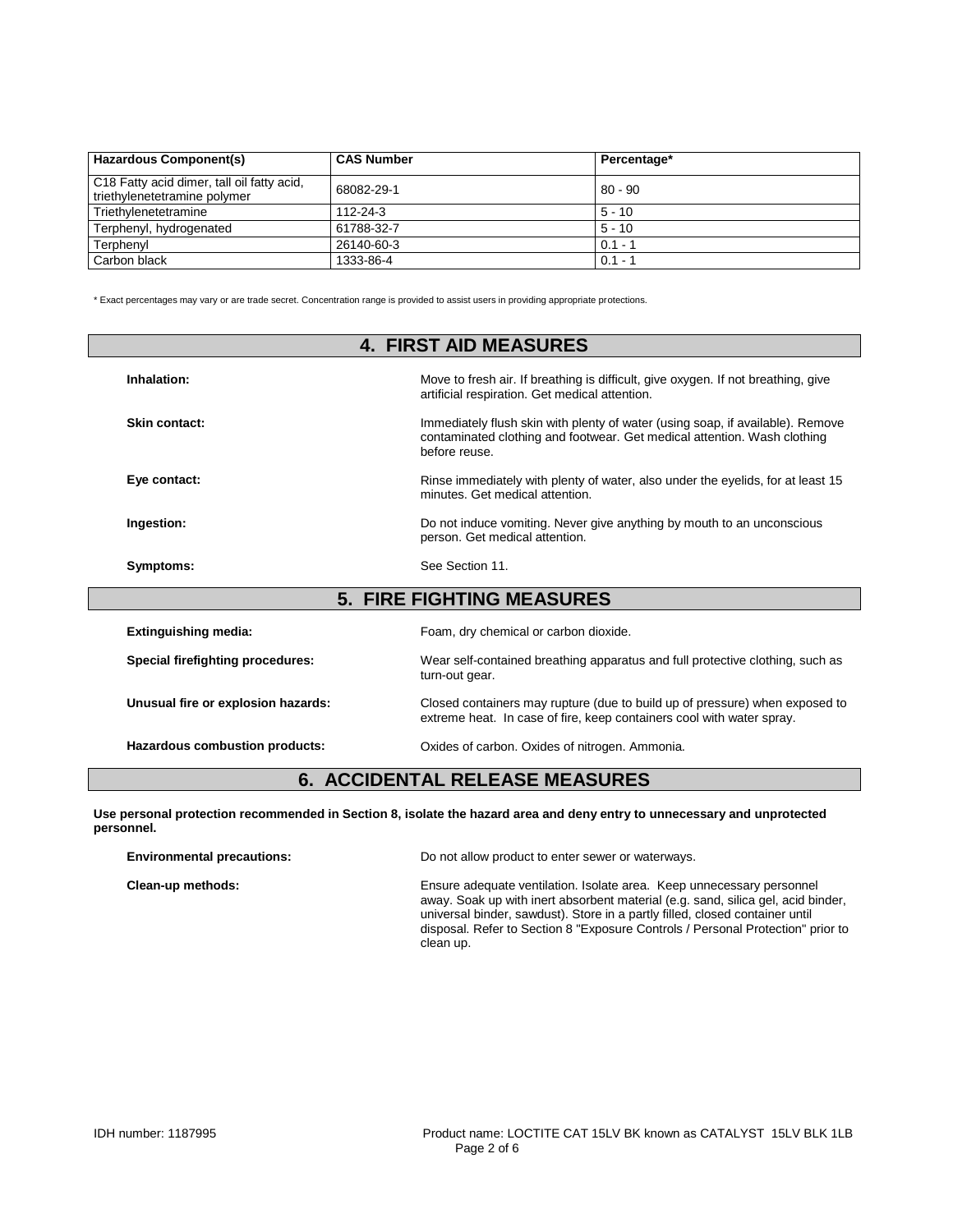# **7. HANDLING AND STORAGE**

**Handling:** Use only with adequate ventilation. Prevent contact with eyes, skin and clothing. Do not breathe vapor and mist. Wash thoroughly after handling. Refer to Section 8.

**Storage:** For safe storage, store at or below 25 °C (77°F) Keep in a cool, well ventilated area away from heat, sparks and open flame. Keep container tightly closed until ready for use.

**For information on product shelf life, please review labels on container or check the Technical Data Sheet.**

## **8. EXPOSURE CONTROLS / PERSONAL PROTECTION**

**Employers should complete an assessment of all workplaces to determine the need for, and selection of, proper exposure controls and protective equipment for each task performed.**

| <b>Hazardous Component(s)</b>                                              | <b>ACGIH TLV</b>                   | <b>OSHA PEL</b>                    | <b>AIHA WEEL</b>                         | <b>OTHER</b> |
|----------------------------------------------------------------------------|------------------------------------|------------------------------------|------------------------------------------|--------------|
| C18 Fatty acid dimer, tall oil fatty acid,<br>triethylenetetramine polymer | None                               | None                               | None                                     | None         |
| Triethylenetetramine                                                       | None                               | None                               | ppm $(6 \text{ mg/m3})$<br>TWA<br>(SKIN) | None         |
| Terphenyl, hydrogenated                                                    | 0.5 ppm TWA                        | ppm $(9 \text{ mg/m3})$<br>Ceiling | None                                     | None         |
| Terphenyl                                                                  | 5 mg/m3 Ceiling                    | 1 ppm (9 mg/m3)<br>Ceiling         | None                                     | None         |
| Carbon black                                                               | 3 mg/m3 TWA<br>Inhalable fraction. | 3.5 mg/m3 PEL                      | None                                     | None         |

| <b>Engineering controls:</b>   | Provide adequate local exhaust ventilation to maintain worker exposure below<br>exposure limits.                                                                                                                      |
|--------------------------------|-----------------------------------------------------------------------------------------------------------------------------------------------------------------------------------------------------------------------|
| <b>Respiratory protection:</b> | Use NIOSH approved respirator if there is potential to exceed exposure<br>$limit(s)$ .                                                                                                                                |
| Eye/face protection:           | Safety goggles or safety glasses with side shields. Full face protection should<br>be used if the potential for splashing or spraying of product exists. Safety<br>showers and eye wash stations should be available. |
| Skin protection:               | Use chemical resistant, impermeable clothing including gloves and either an<br>apron or body suit to prevent skin contact. Cover as much of the exposed skin<br>area as possible with appropriate clothing.           |

## **9. PHYSICAL AND CHEMICAL PROPERTIES**

Not applicable<br>Not available.

**boiling boiling boiling boiling points 176 °C (> 348.8 °F)no method Not available.** 

**Flash point:** > 170 °C (> 338°F) Pensky Martens closed cup

**Physical state:** Liquid **Color:** Liquid Color: Liquid Color: **Color:** Black **Odor:** Amine **Odor threshold:** Not available. **pH:**  $\blacksquare$  Not available.<br> **Vapor pressure:**  $\blacksquare$  A  $\blacksquare$  A  $\blacksquare$  A  $\blacksquare$  A  $\blacksquare$  A  $\blacksquare$  A  $\blacksquare$  A  $\blacksquare$  A  $\blacksquare$  A  $\blacksquare$  A  $\blacksquare$  A  $\blacksquare$  A  $\blacksquare$  A  $\blacksquare$  A  $\blacksquare$  A  $\blacksquare$  A  $\blacksquare$  A  $\blacksquare$  A  $\blacksquare$  A  $\blacks$ **Vapor pressure:**<br> **Boiling point/range:**<br> **Boiling point/range:**<br> **C** (> 348.8 °F) **Melting point/ range: Specific gravity:** 0.96<br> **Vapor density:**  $\qquad$  Not available. Vapor density:<br>Flash point: **Flammable/Explosive limits - lower:** Not available.<br> **Flammable/Explosive limits - upper:** Not available **Flammable/Explosive limits - upper:** Not available.<br> **Autoignition temperature:** Not available. **Autoignition temperature:**<br>Flammability: **Evaporation rate:**<br> **Solubility in water:** Not available.<br>
Slightly soluble **Solubility in water:** Slightly soluble Support Support Support Support Support Support Partition coefficient (n-octanol/water): **Partition coefficient (n-octanol/water):**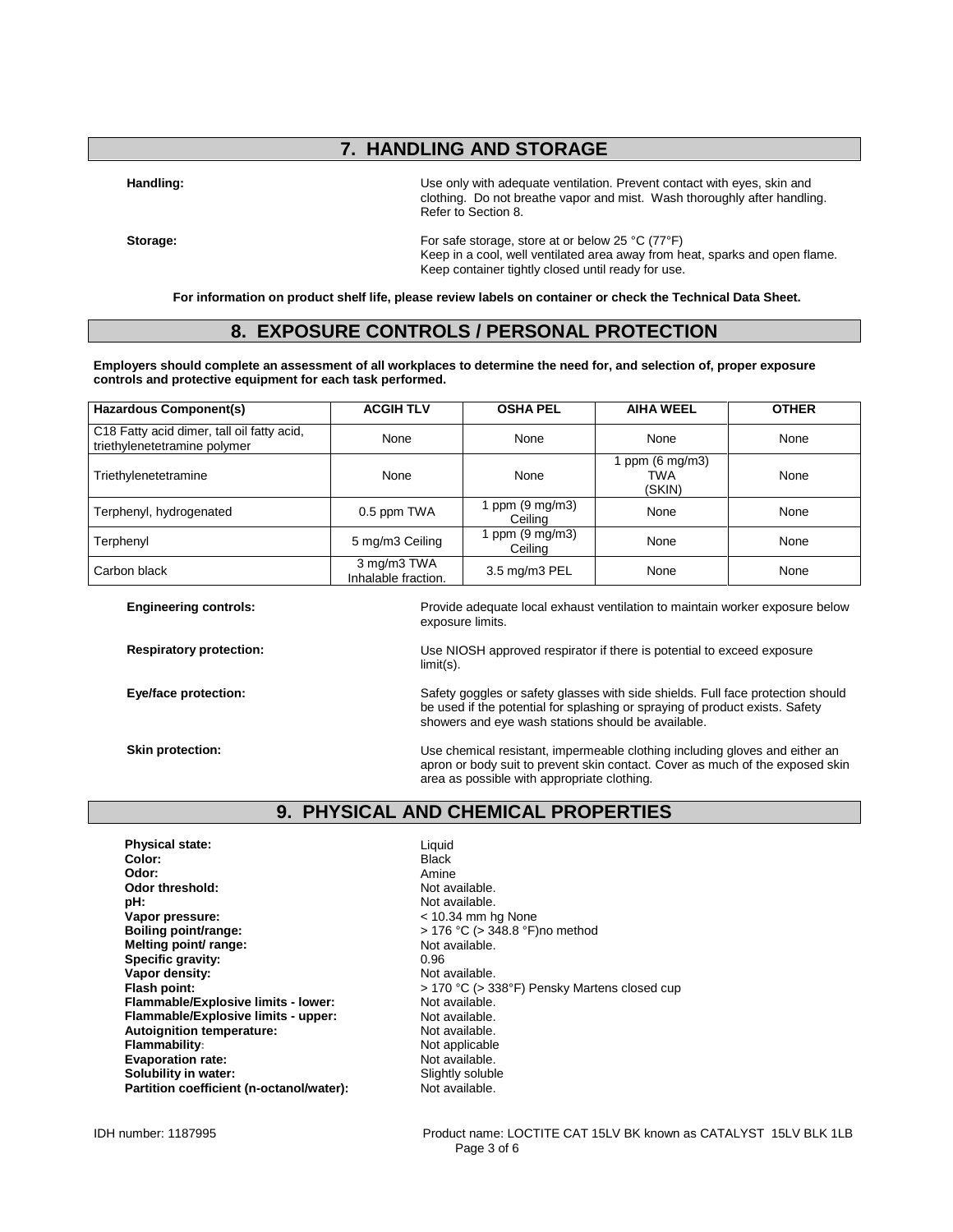**VOC content:**<br>Viscosity: **Decomposition temperature:**  Negligible<br>Not available.<br>Not available.

# **10. STABILITY AND REACTIVITY**

| Stability:                                  | Stable under normal conditions of storage and use.                                                                                                                       |
|---------------------------------------------|--------------------------------------------------------------------------------------------------------------------------------------------------------------------------|
| Hazardous reactions:                        | None under normal processing.                                                                                                                                            |
| <b>Hazardous decomposition</b><br>products: | Oxides of carbon. Oxides of nitrogen. Ammonia.                                                                                                                           |
| Incompatible materials:                     | Strong acids and oxidizing agents. Nitrous acid and other nitrosating agents. Peroxides. This<br>product slowly corrodes copper, aluminum, zinc and galvanized surfaces. |
| <b>Reactivity:</b>                          | Not available.                                                                                                                                                           |
| Conditions to avoid:                        | Heat, flames, sparks and other sources of ignition. Store away from incompatible materials.                                                                              |

# **11. TOXICOLOGICAL INFORMATION**

**Relevant routes of exposure:** Skin, Inhalation, Eyes, Ingestion

#### **Potential Health Effects/Symptoms**

| Inhalation:          | Causes respiratory tract irritation.                                                       |
|----------------------|--------------------------------------------------------------------------------------------|
| <b>Skin contact:</b> | Causes skin burns. May cause allergic skin reaction.                                       |
| Eve contact:         | Causes serious eye damage. Prolonged contact may cause severe irritation or corneal burns. |
| Ingestion:           | May cause gastrointestinal tract irritation if swallowed.                                  |

| <b>Hazardous Component(s)</b>                                              | <b>LD50s and LC50s</b>                     | <b>Immediate and Delayed Health Effects</b>              |  |
|----------------------------------------------------------------------------|--------------------------------------------|----------------------------------------------------------|--|
| C18 Fatty acid dimer, tall oil fatty acid,<br>triethylenetetramine polymer | No Records<br>None                         |                                                          |  |
| Triethylenetetramine                                                       | None                                       | Allergen, Corrosive, Developmental, Irritant,<br>Mutagen |  |
| Terphenyl, hydrogenated                                                    | None                                       | Allergen, Nervous System                                 |  |
| Terphenvl                                                                  | Allergen, Nervous System, Irritant<br>None |                                                          |  |
| Carbon black                                                               | Oral LD50 (Rat) = $> 8,000$ mg/kg          | Respiratory, Some evidence of<br>carcinogenicity         |  |

| Hazardous Component(s)                                                     | <b>NTP Carcinogen</b> | <b>IARC Carcinogen</b> | <b>OSHA Carcinogen</b><br>(Specifically Regulated) |
|----------------------------------------------------------------------------|-----------------------|------------------------|----------------------------------------------------|
| C18 Fatty acid dimer, tall oil fatty acid,<br>triethylenetetramine polymer | No                    | No                     | No                                                 |
| Triethylenetetramine                                                       | No                    | No                     | No.                                                |
| Terphenyl, hydrogenated                                                    | No                    | No                     | No                                                 |
| Terphenyl                                                                  | No                    | No                     | No.                                                |
| Carbon black                                                               | No.                   | Group 2B               | No.                                                |

# **12. ECOLOGICAL INFORMATION**

**Ecological information:** Not available.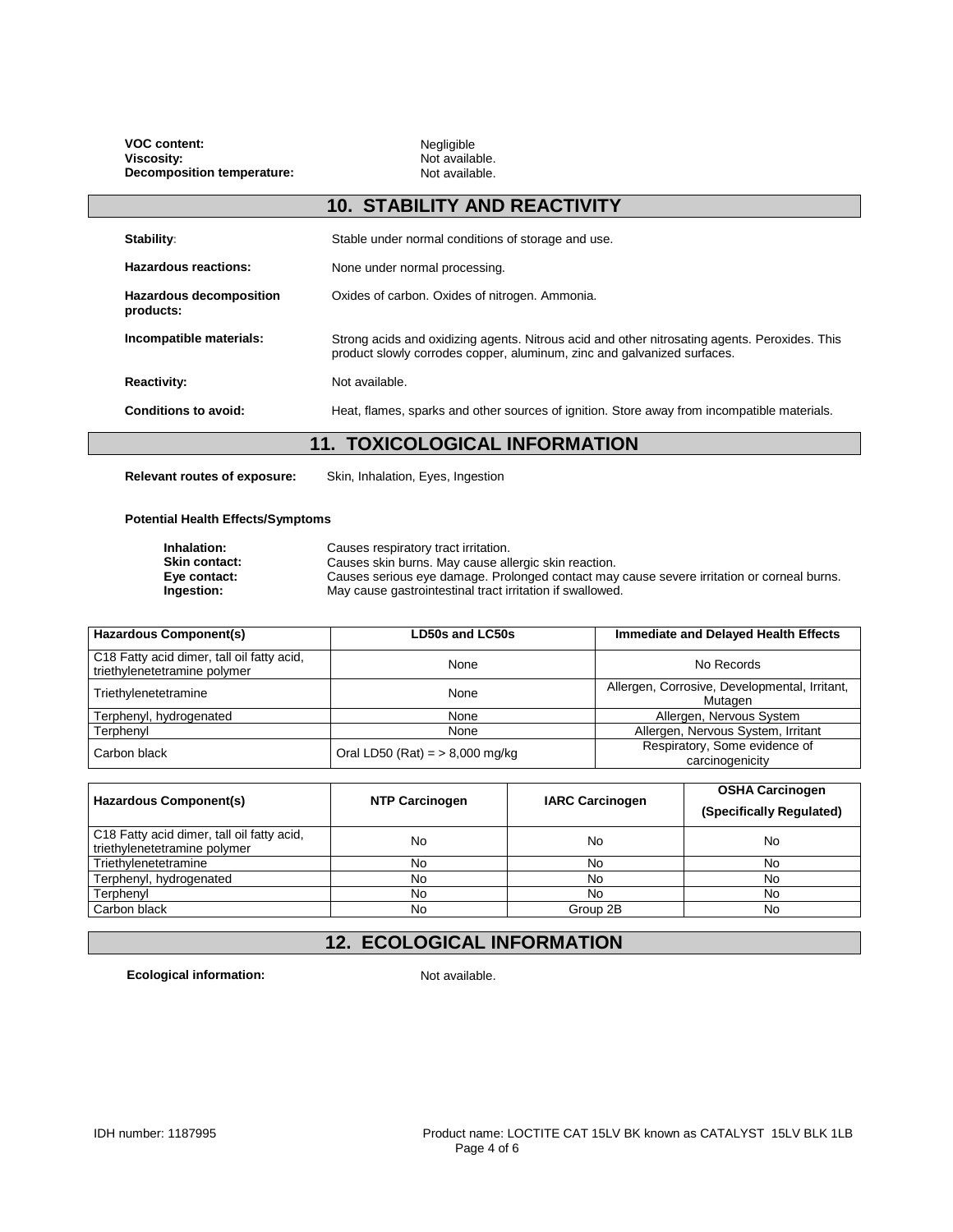# **13. DISPOSAL CONSIDERATIONS**

#### **Information provided is for unused product only.**

**Recommended method of disposal:** Follow all local, state, federal and provincial regulations for disposal.

**Hazardous waste number:** This product may contain traces of: D018: Benzene (Check TCLP Level).

### **14. TRANSPORT INFORMATION**

**The transport information provided in this section only applies to the material/formulation itself, and is not specific to any package/configuration.**

| U.S. Department of Transportation Ground (49 CFR) |               |  |
|---------------------------------------------------|---------------|--|
| Proper shipping name:                             | Not regulated |  |
| Hazard class or division:                         | None          |  |
| Identification number:                            | None          |  |
| Packing group:                                    | None          |  |
| International Air Transportation (ICAO/IATA)      |               |  |
| Proper shipping name:                             | Not regulated |  |
| Hazard class or division:                         | None          |  |
| Identification number:                            | None          |  |
| Packing group:                                    | None          |  |
| <b>Water Transportation (IMO/IMDG)</b>            |               |  |
| Proper shipping name:                             | Not regulated |  |
| Hazard class or division:                         | None          |  |
| Identification number:                            | None          |  |
| Packing group:                                    | None          |  |
|                                                   |               |  |

**15. REGULATORY INFORMATION**

#### **United States Regulatory Information**

| <b>TSCA 8 (b) Inventory Status:</b>                                                                           | All components are listed or are exempt from listing on the Toxic Substances Control Act<br>Inventory.                                                                                                        |
|---------------------------------------------------------------------------------------------------------------|---------------------------------------------------------------------------------------------------------------------------------------------------------------------------------------------------------------|
| <b>TSCA 12 (b) Export Notification:</b>                                                                       | None above reporting de minimis                                                                                                                                                                               |
| <b>CERCLA/SARA Section 302 EHS:</b><br><b>CERCLA/SARA Section 311/312:</b><br><b>CERCLA/SARA Section 313:</b> | None above reporting de minimis.<br>Immediate Health, Delayed Health<br>None above reporting de minimis.                                                                                                      |
| <b>California Proposition 65:</b>                                                                             | This product contains a chemical known in the State of California to cause cancer. This<br>product contains a chemical known to the State of California to cause birth defects or other<br>reproductive harm. |
| <b>Canada Regulatory Information</b>                                                                          |                                                                                                                                                                                                               |

**CEPA DSL/NDSL Status:** All components are listed on or are exempt from listing on the Canadian Domestic Substances List.

### **16. OTHER INFORMATION**

**This safety data sheet contains changes from the previous version in sections:** 2, 3, 8, 11

| Prepared by:<br>Debbie Friday, Regulatory Affairs Specialist |  |
|--------------------------------------------------------------|--|
|--------------------------------------------------------------|--|

**Issue date:** 05/04/2017